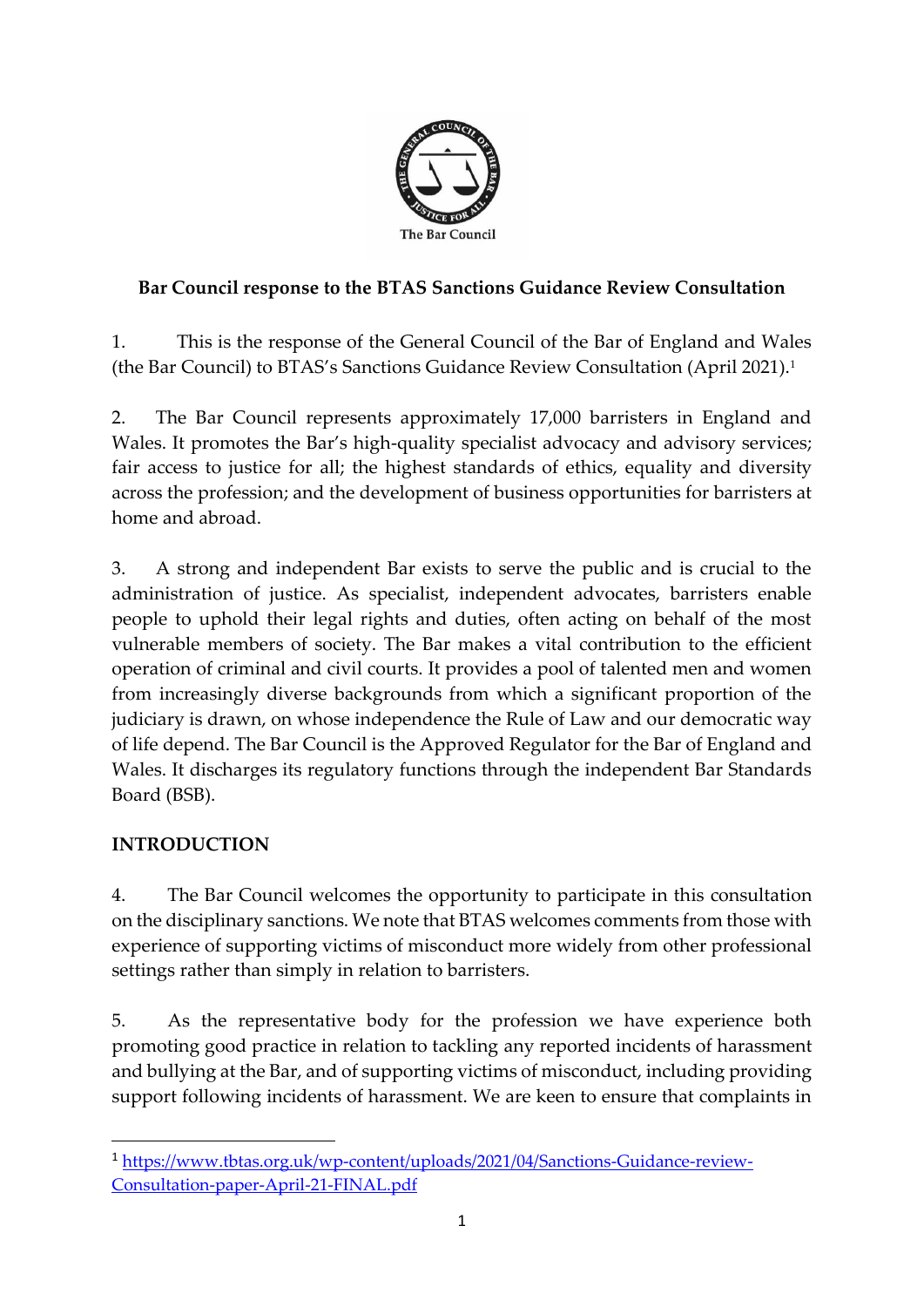this area are dealt with appropriately, recognising the ongoing impact that any incident can have on a victim, and others in a vulnerable position, with respect to both their professional and personal lives.

## **SECTION ONE**

6. We note also that this is the first of two consultations. We hope that in the second round of consultation the voices of those external to the Bar with experience of supporting victims of misconduct and indeed regulating and dealing with allegations of misconduct will be fully represented. In particular, we note that part of the impetus for the consultation is the degree of public outcry concerning the leniency of the sanctions imposed for cases of sexual misconduct; in addition, incidents where barrister conduct has been called into question with comments made on social media.

7. We note that the BTAS focus is on a proposed revised approach to the guidance on sanctions with the focus of this first consultation being on indicative sanctions, and that the intention is to retain the format whereby there is first general guidance on the principles relating to sanctions and then detailed guidance on the indicative sanctions for particular types of misconduct.

8. In relation to this, the way in which the guidance on indicative sanctions and general factors is laid out is slightly confusing. Matters which might properly be thought of as placing a particular case in the middle of a sanctions band are not represented in this way and it might be that someone seeking to administer the guidance could become confused as to whether those matters are in fact mitigating factors. We consider that specific and special training should be given to panel members who sit on cases that involve discrimination or harassment (as is done in the Employment Tribunals which chiefly deal with workplace harassment and discrimination).

9. We take the view that because it is important that the guidance is to promote consistency and transparency in decision-making, the ranking of factors should be rendered very clear and there should be some indication of the starting point for sanctions in relation to those factors.<sup>2</sup>

10. That is in keeping with the purposes of the regulatory sanctions mentioned in paragraph 10<sup>3</sup> . It is only with clarity on the ranking of the factors, that the general public's confidence in the profession in this respect can be maintained. Similarly,

<sup>&</sup>lt;sup>2</sup> Whilst this can be done by general non-specific banding in relation to most types of misconduct, experience has shown that in relation to discrimination and harassment cases judges have needed to remind themselves that intuition is a poor guide.

<sup>3</sup> [https://www.tbtas.org.uk/wp-content/uploads/2021/04/Sanctions-Guidance-review-Consultation](https://www.tbtas.org.uk/wp-content/uploads/2021/04/Sanctions-Guidance-review-Consultation-paper-April-21-FINAL.pdf)[paper-April-21-FINAL.pdf](https://www.tbtas.org.uk/wp-content/uploads/2021/04/Sanctions-Guidance-review-Consultation-paper-April-21-FINAL.pdf) (Para 10)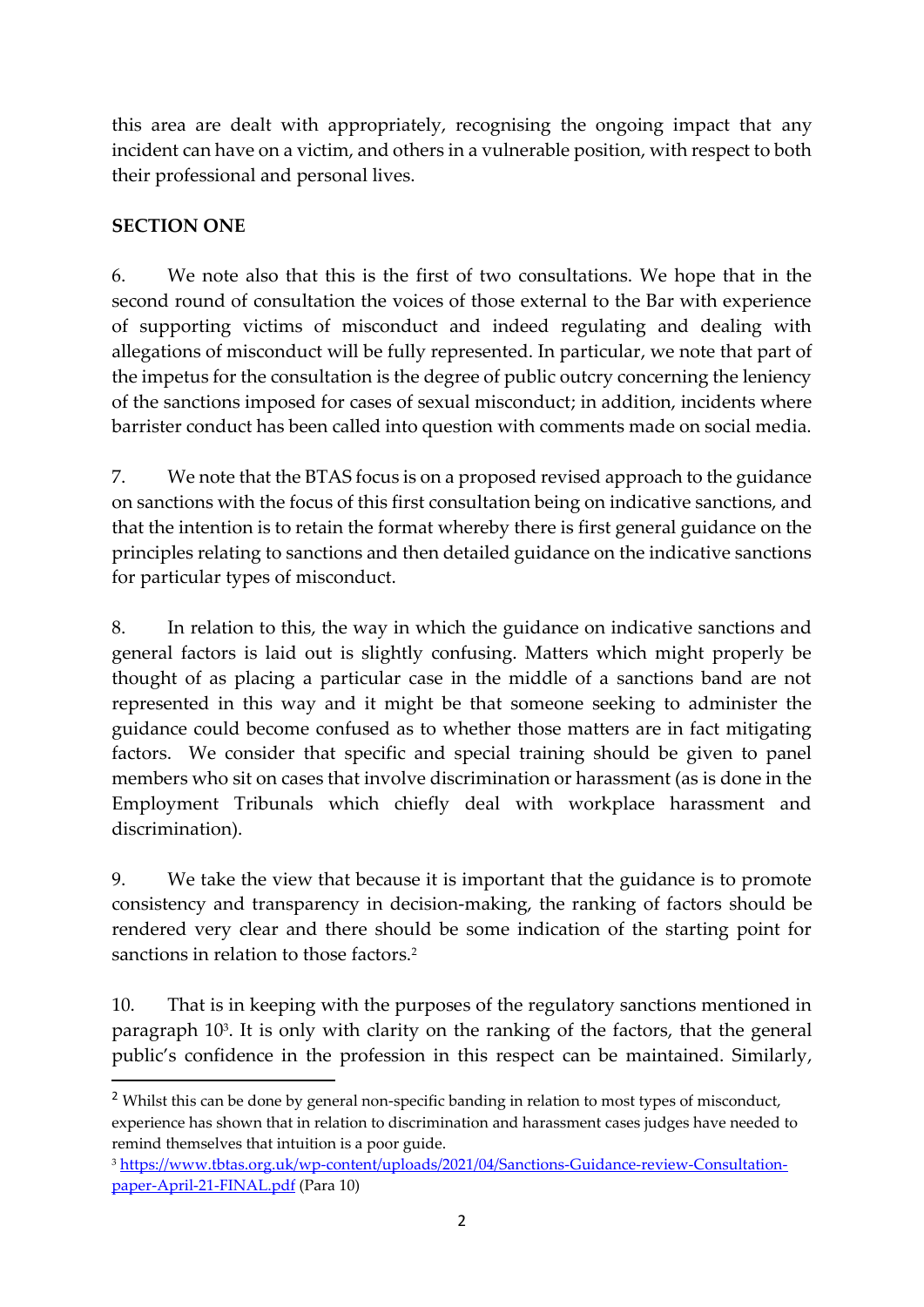although the aim of the sanctions is not simply to punish, the sanctions must act as a deterrent to the individual and/or the wider profession from engaging in the misconduct which is subject to the sanction. Inevitably therefore, there must be an element of transparency over this deterrence element.

11. Before entering into any responses to the specific questions we would like to point out that the process of conducting equality impact assessments is simply one part of the duty to observe section 149 of the Equality Act 2010. In particular due regard should be had to the need to ensure good relations between particular protected characteristic groups in the context of this disciplinary process. This in turn requires that full and due weight is given to the views of those who have experienced discriminatory behaviour, whether that is of a sexual nature or otherwise in formulating the final version of the sanctions. We anticipate that BTAS will in the course of conducting further thinking on this area seek to amass more directly the views and experiences of those who have experienced discrimination harassment, including sexual harassment from other professions and from other organisations.

## **SECTION TWO**

12. In general terms we welcome the revisions to the category levels for fines and suspensions. In principle, we welcome a clearer structured approach to guide decision-makers. We welcome the fact that concepts of culpability and harm are to be taken into account in determining seriousness and will be included in a more structured way in the decision-making process to ensure that they are properly taken into account.

13. We have some concerns about the ranking of these factors and what guidance is given to the decision-makers as to the type of case that would fall at the middle of the sentencing band (particularly in relation to harassment cases) and therefore what are aggravating or mitigating factors in terms of their general seriousness.

14. In principle, we welcome the idea of an indicative sanctions range for each group of offences. However, we are clear that this needs some greater thought in terms of guidance (and training of those sitting).

## **FINES**

# **Question 1 – Do you agree that the revised Guidance should remove reference to fine levels for entities regulated by the BSB?**

15. In relation to the reasoning at paragraph 35 of the consultation paper we take the view that part of the impact of a regulatory disciplinary system such as this is to modify behaviour at the organisational level and at the individual level. Therefore, we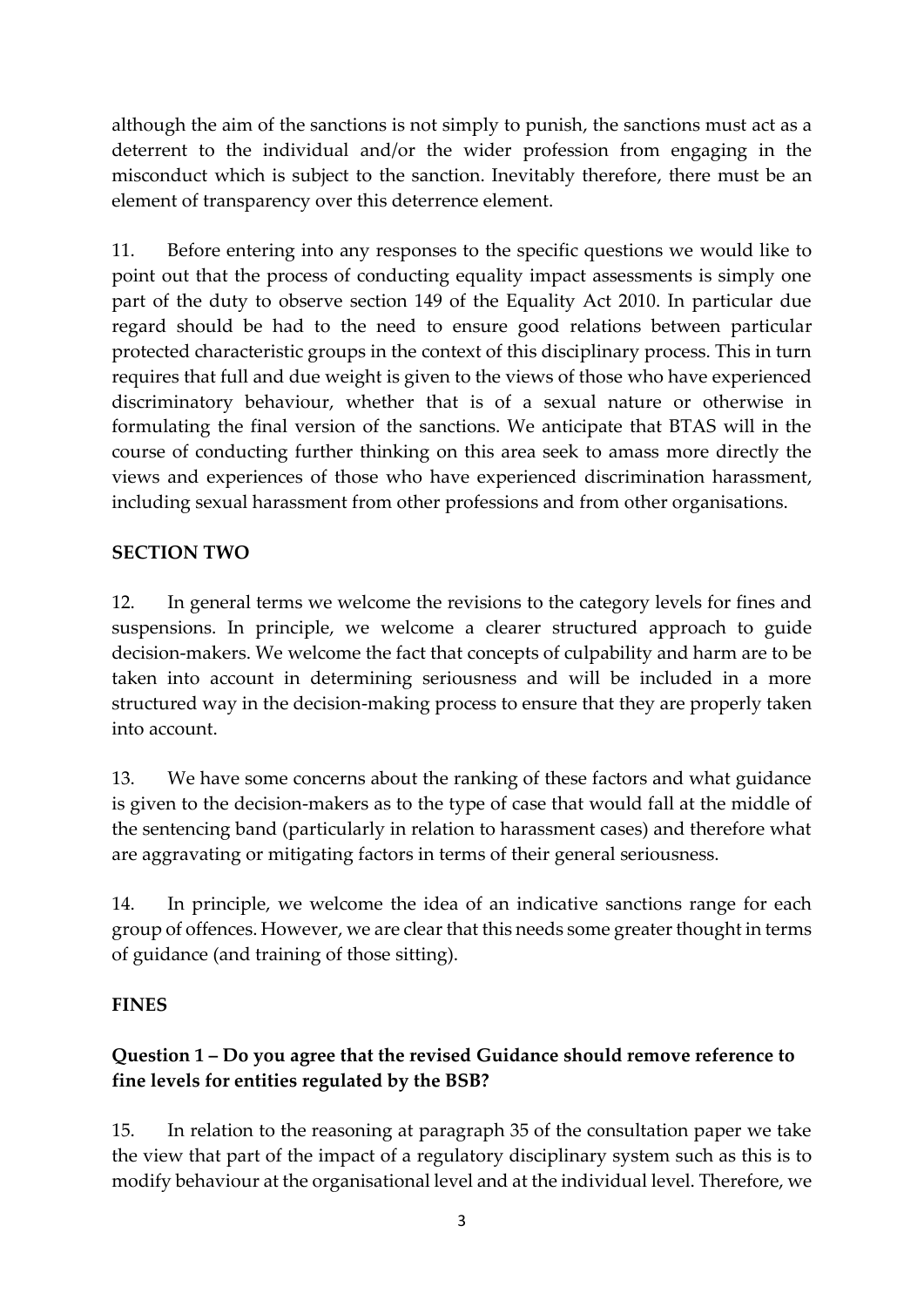do not think that it follows from the fact that there have not yet been any fines for entities that there is no need for a structure which would allow for fines against entities. BTAS clearly considered that providing notice of the fine levels for entities at the outset was useful. There is apparently no evidence that this is no longer the case.

16. We therefore recommend that work should be done on maintaining a system of potential fines for entities and thought given to how those fines can be calibrated in relation to the fines for individuals so as to fulfil the aim of the system of deterring behaviour.

## **Question 2 – Do you consider there is a more appropriate alternative to having categories of fines? Please provide further details.**

17. We agree that the proposed system of fines is probably the most appropriate system.

## **Question 3 – Do you agree that the three categories for fines should be retained in the revised guidance?**

18. We agree that the three categories for fine should be retained in the revised guidance.

#### **Question 4 – Do you agree with the proposed revised financial brackets for each of the fine categories? If not, in what way do you think they should be amended?**

19. Yes. We recognise that the highest level of fine  $(E50,000)$  appears to be a matter dictated by regulation. Whilst we consider that serious thought could be given to review of that, we recognise that this is not something within the control of the BTAS.

## **Question 5 – Do you agree that a descriptor should be added for each of the fine categories, and do you agree with the proposed descriptors?**

20. We do not agree that a descriptor should be added for each of the fine categories. It would be better for those administering the fine system to have guidance, but we do not consider that these descriptors add any real clarity.

## **SUSPENSION**

## **Question 6: Do you agree that the categories for suspension should be reduced to two?**

21. We agree that the categories for suspension should be reduced to 2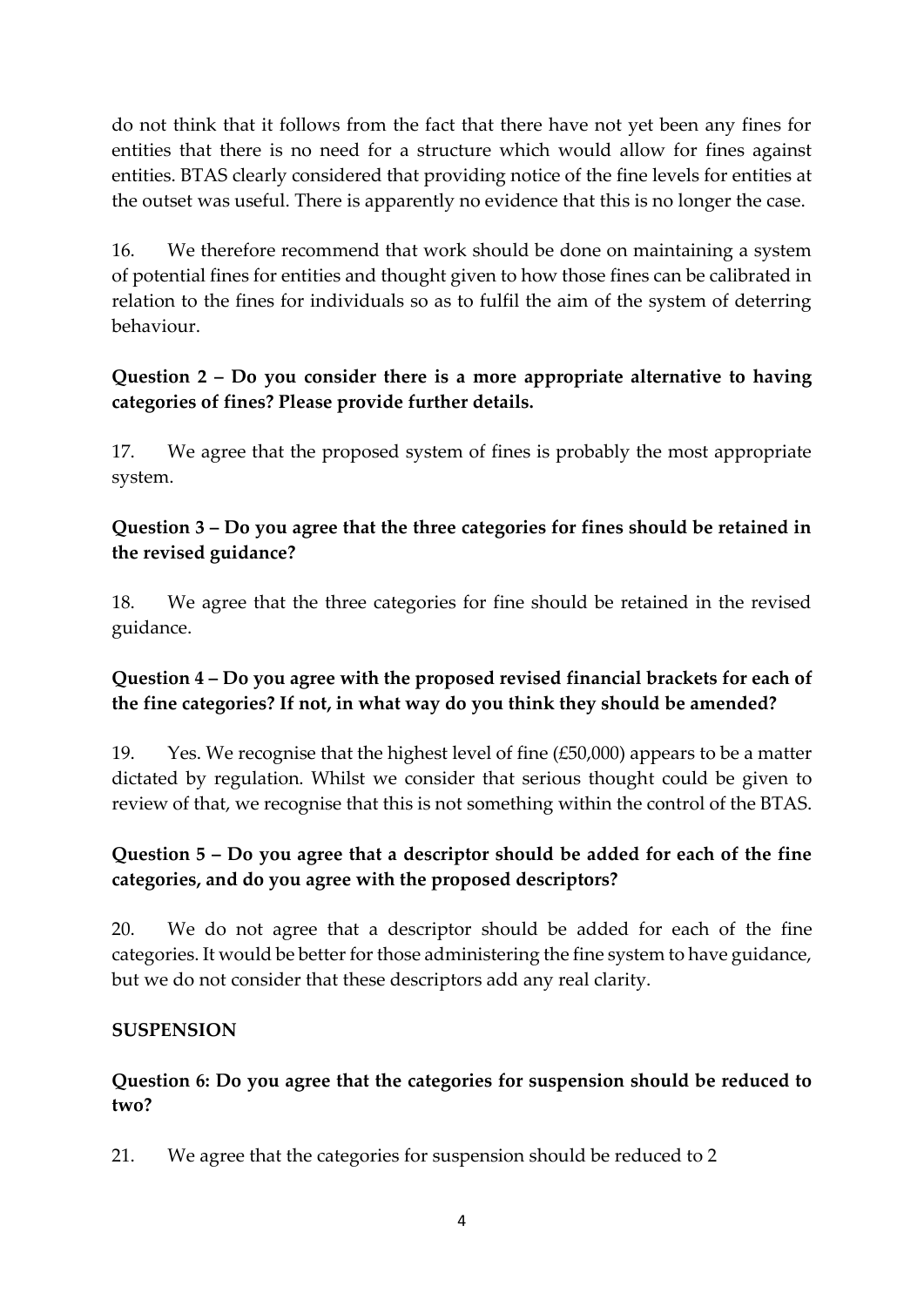**Question 7 – Do you agree that the categories should be up to 12 months and over 12 months? If not, what do you consider the categories should be?** 

22. We agree that the categories should be a lower one of up to 12 months, and a higher one of over 12 months.

#### **SECTION 4**

23. We welcome the proposed revised guidance on the approach to decisions on sanctions and agree that the first step must be to determine the appropriate group.

24. It is in relation to Step Two that we have some concerns as to the proposed guidance and the way in which they are set out, particularly in relation to cases where there is an element of discrimination, including cases of harassment and sexual harassment.

25. We take the view that the initial assessment of the seriousness of the actual misconduct should be more guided, particularly in relation to harassment, sexual harassment and discrimination.

26. Looking at Annex 1, the list of the proposed general factors that would be used to assess the seriousness of the misconduct, whilst they are said to be non-exhaustive and intended to cover the most common factors that might be applicable in relation to all types of proved misconduct, we have some concerns about the factor "whether the conduct was planned or spontaneous" in the context, in particular, of sexual harassment. The dichotomy that is posed there might suggest to some decisionmakers that if the misconduct was "spontaneous" this renders it that much less serious. In the context, in particular, of sexual harassment there is a real need for care in this type of thinking. We recommend the culpability factor being rephrased as, "whether the conduct contained elements of planning."

27. We recognise of course that these factors are intended to be general factors applicable to all types of misconduct. However, there is a very real danger that the subjective nature of the concept of "spontaneous" will give rise in the context of cases involving harassment, including sexual harassment, to too much variability and subjectivity in sentencing.

28. We have also some concerns about the factor "whether actions of others contributed to the misconduct". It is not clear whether this is a factor that is intended to indicate that the misconduct is of a less serious nature than where a person has committed an act of misconduct to which the actions of others have not contributed.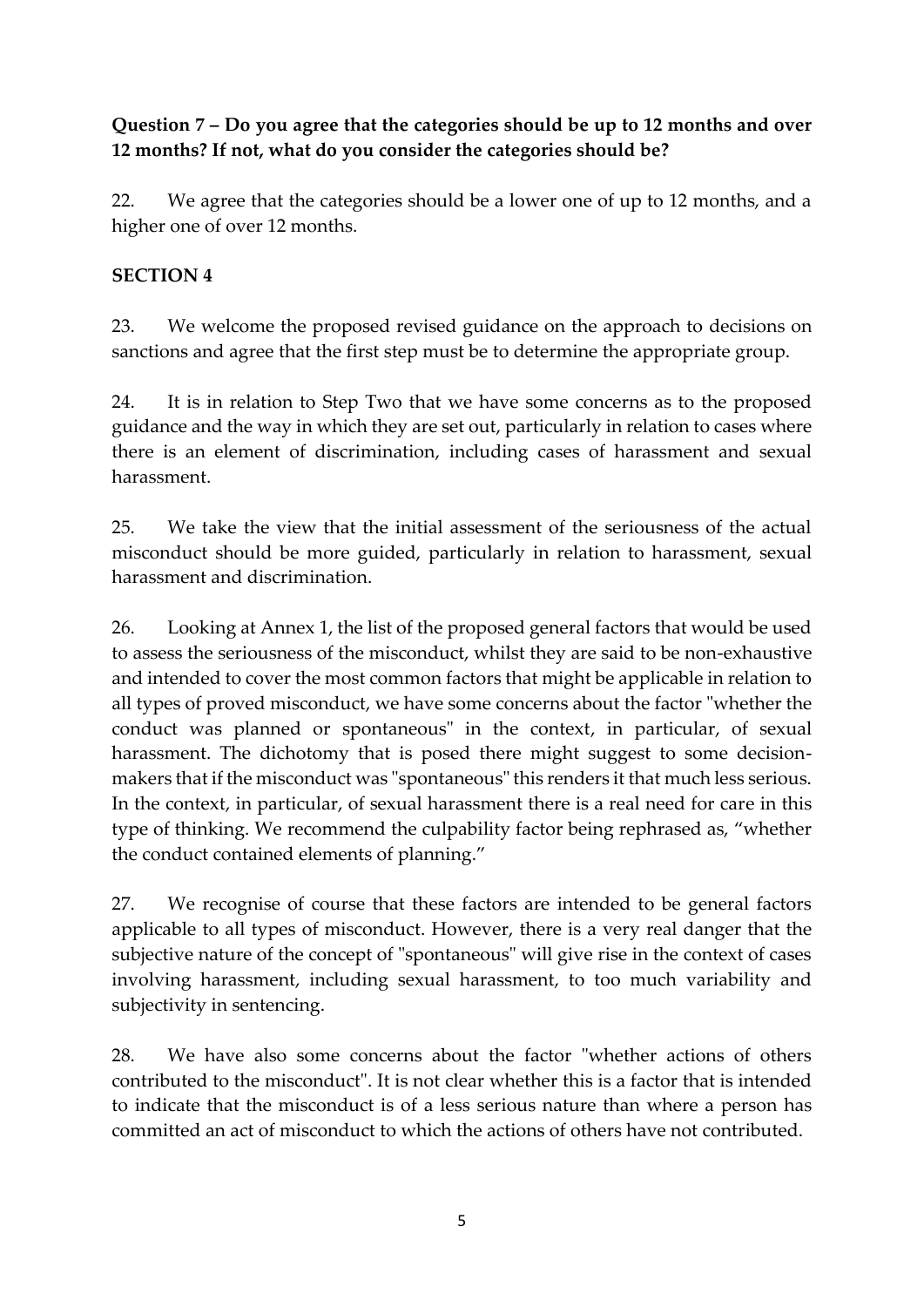29. In some cases what might be termed provocation might be a relevant factor however in the context of harassment and in particular in the context of sexual harassment, there is a real risk that this may give rise to attempts by respondents to blame the person who has received the harassment for in some way contributing to the misconduct. In the context of sexual harassment, in particular, it is difficult to reconcile entirely this factor to the concerns that have been expressed by the general public in many different ways about situations in which women who have experienced sexual harassment have been blamed for, in some way, encouraging it.

30. We consider that the defects, or potential defects, in these general factors might be remedied by some very clear and explicit guidance in relation to matters involving sexual harassment and/or harassment. In terms of presentation of these factors we also consider that anything that suggests that a victim might be blamed for an act of sexual harassment which they have experienced (and which has been found to have occurred) will be very difficult for BTAS.

#### *Harm Factors*

31. In the context of "the actual harm caused e.g. physical mental financial reputational…", we consider it is important that there should be some guidance which reflects the fact that in cases involving discrimination one of the areas that results in an award of damages is the degree of injury to feelings to the person who has experienced the discrimination. More generally, we would hope that there would be further clarity on the concept of "mental harm" in order to make it clear that even where someone who has experienced harassment and/or discrimination may be very robust mentally, a real harm is caused to them by the injury to their feelings by the act of discrimination or harassment. We think it is important that those who are administering the disciplinary sanctions should have very clear guidance on this point in order to counteract any risk that the concept of "mental harm" should be reduced simply to those cases where there is some evidence of illness.

#### *Aggravating Factors*

32. We note that the question of whether there is discrimination or a "discriminatory element" has been included as one of the general factors in relation to the seriousness of the misconduct. We would ask BTAS to consider the presentational issue that this raises. We suggest that in the eyes of the general public the inclusion of a discriminatory element in misconduct would in fact be an aggravating feature of the misconduct. We also note that in many jurisdictions the inclusion of a discriminatory element would be regarded as an aggravating feature both in terms of criminal offences and others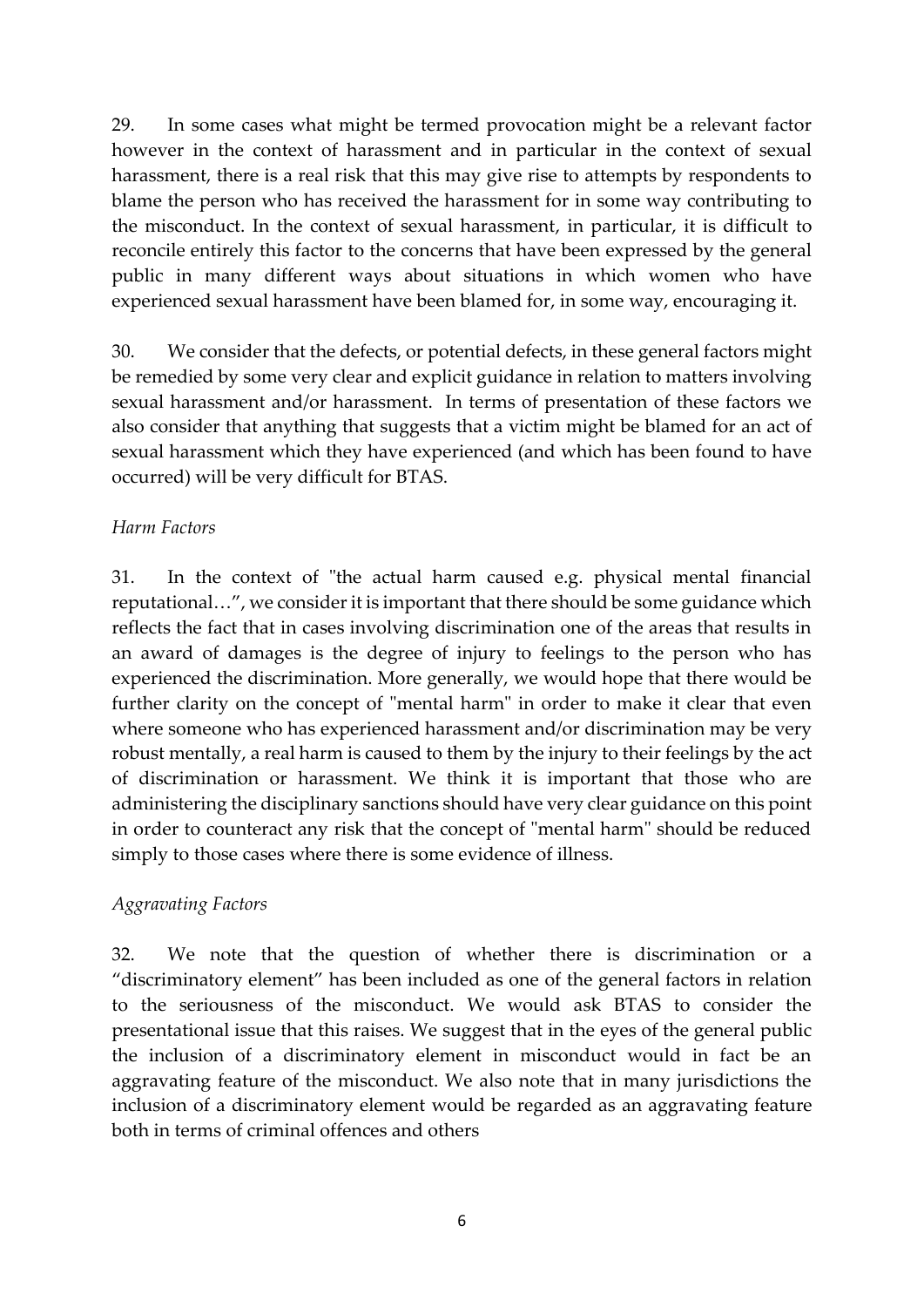33. We note in this regard that the aggravating factors include "the misconduct involves the commission of a criminal offence" and "whether drug or alcohol misuse was linked to the misconduct"

34. At this stage we are asking BTAS simply to consider whether the discrimination factor should be moved to this aggravating category. We recognise that the BTAS may take the view that given the level at which sanctions start for an offence involving discrimination there is no need for this.

35. However, the fact that the general culpability factor includes a reference to "an element of discrimination" may indicate that the BTAS is considering that there may be cases where although there is not a discriminatory offence being committed there is "an element" of discrimination involved in the offence. If that is the thinking of BTAS, then we would suggest that a discriminatory element of an offence which is not itself discrimination should be considered as an aggravating feature of that offence.

36. However, we would hope that there will be much greater clarity as to the situations in which a "discriminatory element" would be treated simply as part of an offence which was not itself an act of discrimination. There is a risk that the way in which circumstances of discrimination are, or are not, charged as a separate offence will impact on the effectiveness of the tribunal, and on its ability to satisfy the requirement of maintaining public confidence (and of other stakeholders, including protected characteristic groups within the profession).

## *Mitigating Factors*

37. We welcome the fact that in relation to the last three mitigating factors some caution is urged and that there will be guidance on how to approach these given in part one. We consider that it is important that such guidance takes into account the interplay between these factors and the nature of the misconduct that has taken place if it involves, in particular, harassment or sexual harassment, but discrimination more generally.

## *Aggravating Factors*

38. In addition to the matters that are contained in the list of aggravating factors we consider that it is important that the question of whether the respondent has sought directly or indirectly to subject the person who has experienced discrimination/harassment/sexual harassment to any detriment as a result of a complaint being made should be included.

39. We recognise that there are different ways of dealing with such victimisation. One is to treat it as an aggravating factor in a claim of misconduct of this nature and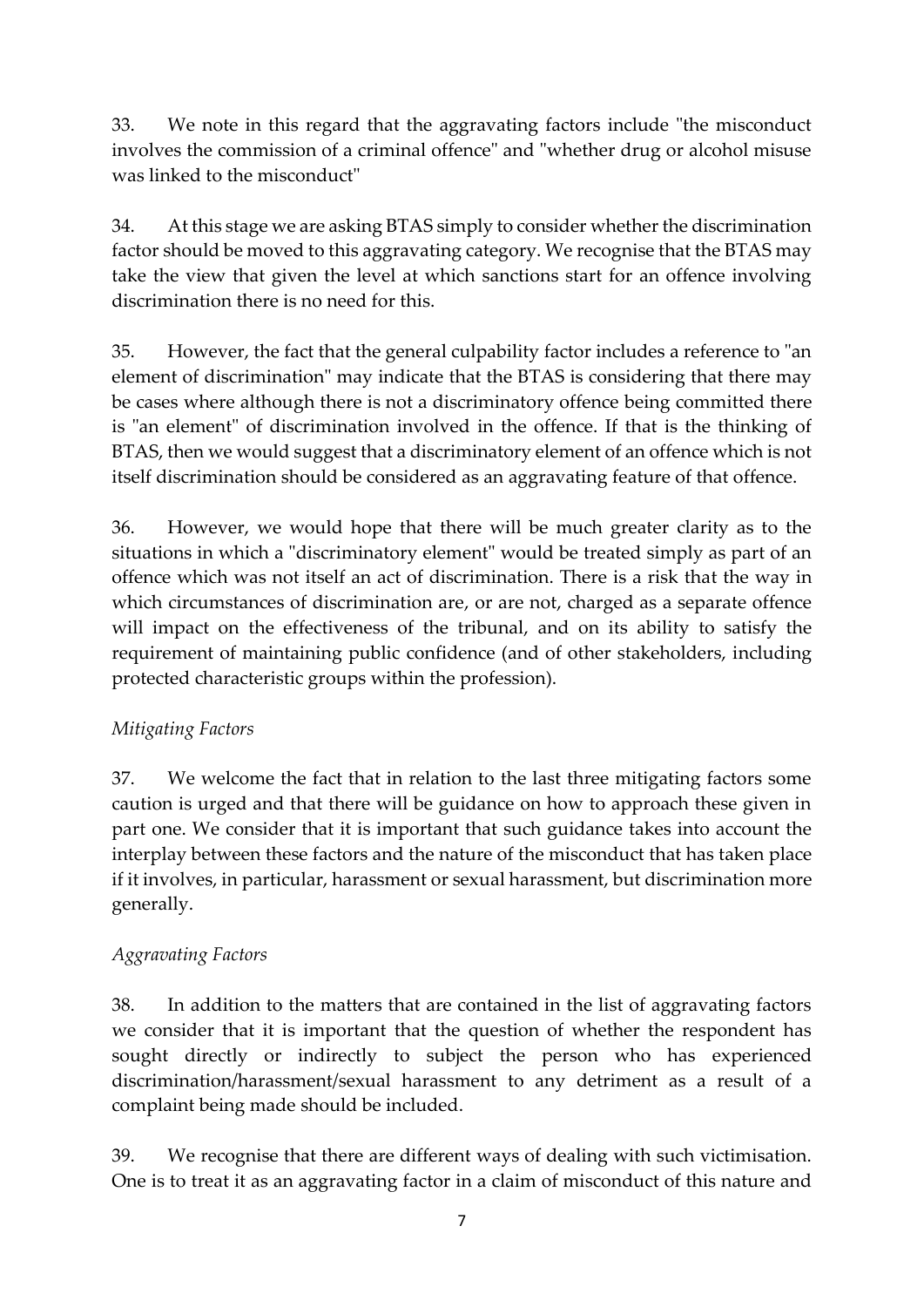the other is to treat it as a separate disciplinary offence. However, even if it is treated as a separate disciplinary offence, the fact that the person has sought to victimise the person who made an earlier complaint should itself be taken into account as an aggravating factor in relation to the baseline misconduct which constitutes that victimisation.

## **Question 8 – Do you agree with the general culpability and harm factors as set out at Annex 1?**

40. In general, yes, subject to comments above (paras 23-31). Further we agree with Behind the Gown (ref: Behind the Gown response to Q8) who suggest that the wording of 'whether the misconduct was a one-off incident or part of a course of action' as a factor under culpability should be reviewed. This is because one incident of assault, for example, is one too many, and could be equally if not more blameworthy than a course of action. It ought not to be viewed as less serious simply because it does not form part of a series of potentially differing incidents. To reflect the increased culpability of repeated incidents, it is suggested that the wording be amended to 'incident sustained / repeated or attempted to be repeated'.

## **Question 9 – Do you agree with the general aggravating and mitigating factors as set out at Annex 1?**

41. In general, yes, subject to comments above (paras 37-39)

42. In relation to Step Three, we would hope that there would be some guidance on the kinds of cases that would fall in the "middle" of a sanction range and that there would be guidance on factors which might mitigate from that mid-range position or raise the case up the scale. The aim of such guidance would be to reduce the element of subjectivity in relation to, particularly, cases involving harassment and discrimination.

## **Question 10 – Do you agree that the structured approach outlined above is appropriate?**

43. Yes, subject to the above and the following.

44. In relation to Step Five, it is important that sanctions must be proportionate, and decision-makers should consider the totality of the sanctions. However, we suggest that decision makers are provided with clear and transparent guidance so as to ensure that, whilst proportionality is maintained, serious misconduct, such as sexual harassment, harassment and discrimination are dealt with accordingly and recognition is given to the levels of public concern in relation to such offences.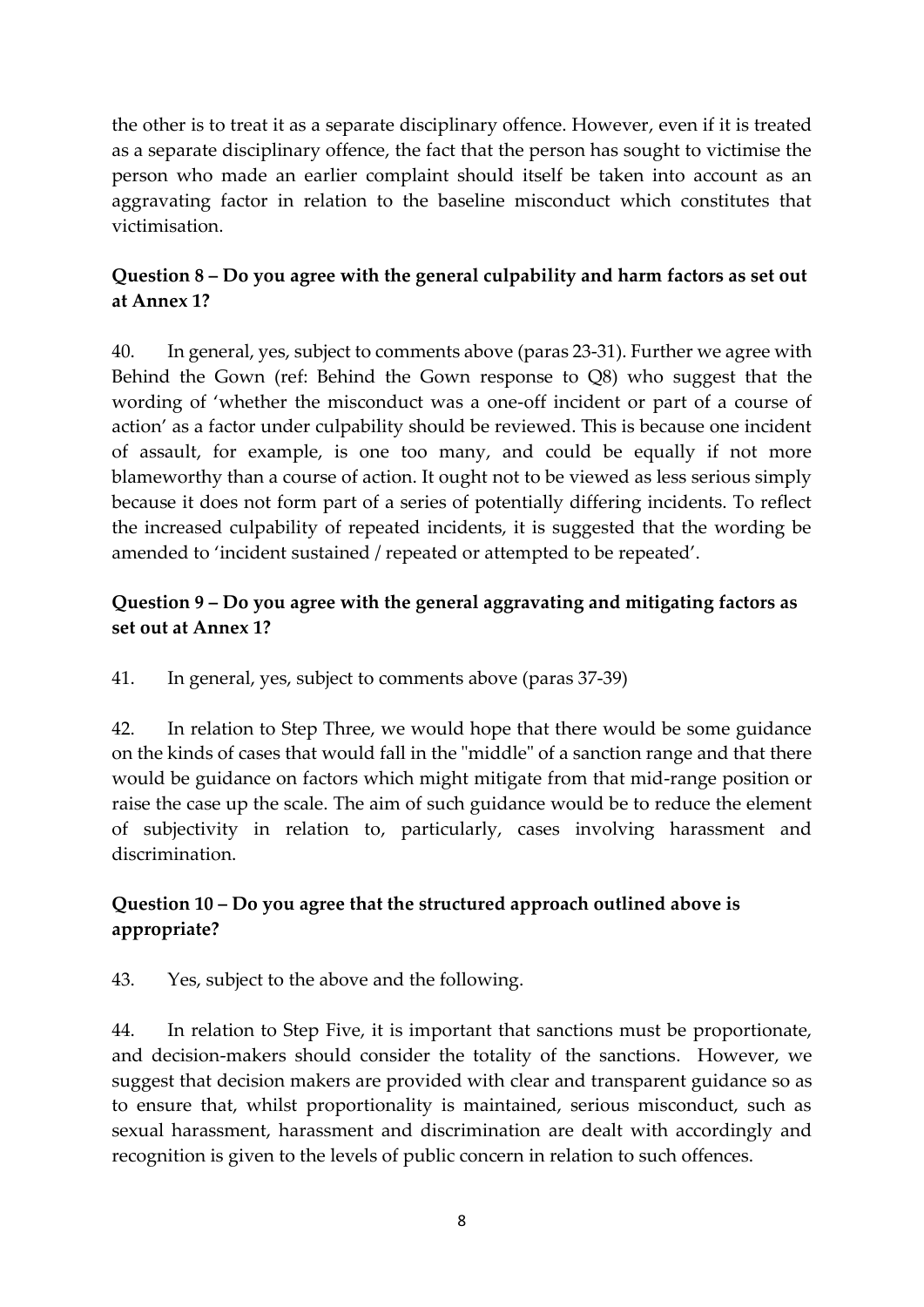45. Step Six. The remarks we have made above in relation to the totality principle also apply to the written reasons for the sanction imposed. We welcome the structured process. However, we would emphasise that without clear and consistent condemnation of acts of discrimination including harassment and sexual harassment there is a real danger that these reasons may fail to give due weight to the misconduct in these cases. That in turn will have an adverse impact on the ability of the BTAS to achieve its aim of ensuring public confidence in the system of sanctions.

46. We recommend therefore that wherever a case involves sexual harassment or harassment or discrimination this should be dealt with explicitly in the written reasons for the sanction imposed and that the decision-makers should be required to articulate their consideration of the following matters:

- (a) the "element" of discrimination involved in the case. This should be set out in the reasons why it is considered to be discrimination clearly articulated.
- (b) to the extent that it is known, the impact on the person who has experienced the discrimination should (so far as is consistent with their privacy or their permission) be set out so that it is clear that it has been taken into account.
- (c) the mitigating factors that have been considered should be clearly and explicitly set out and in particular how they are *relevant* to the question of the discrimination or harassment that has taken place.
- (d) the reasons, in a case involving discrimination or harassment, should include a passage which deals with *the way in which* (and not simply the fact that) *the decision furthers the aim of ensuring public confidence* in the system of sanctions. This is to ensure that the decision-maker expressly considers that sanctions in these types of cases are very much subject to public scrutiny and that the general public, and in particular some of the protected characteristic groups who may be affected by the impact of any publication of a sanction will have greater or less confidence in the system depending on the clarity of the reasoning accompanying the sanction. Such process will act as a reminder to the decision-makers that the decision-making on these issues, in particular, has an impact on the question of how empowered or disempowered various protected characteristic groups, including in particular women in the case of sexual harassment, will feel when starting out a career at the Bar in particular.

47. The Bar Council believes that the incidence of sexual harassment is higher than the number of cases that are brought. Many women who have experienced sexual harassment at the Bar will be influenced by the degree of damage that they perceive a report may do to their career and will also be influenced by the kinds of sanctions that are given out if a report is made. Barristers tend to be very pragmatic people and therefore will consider that if there are insignificant sanctions given where a report is made that it is probably not worth making the report in the first place as the sanctions that are given out are not in effect a deterrent to this type of behaviour and do not outweigh the potential impacts on the victim of making the report.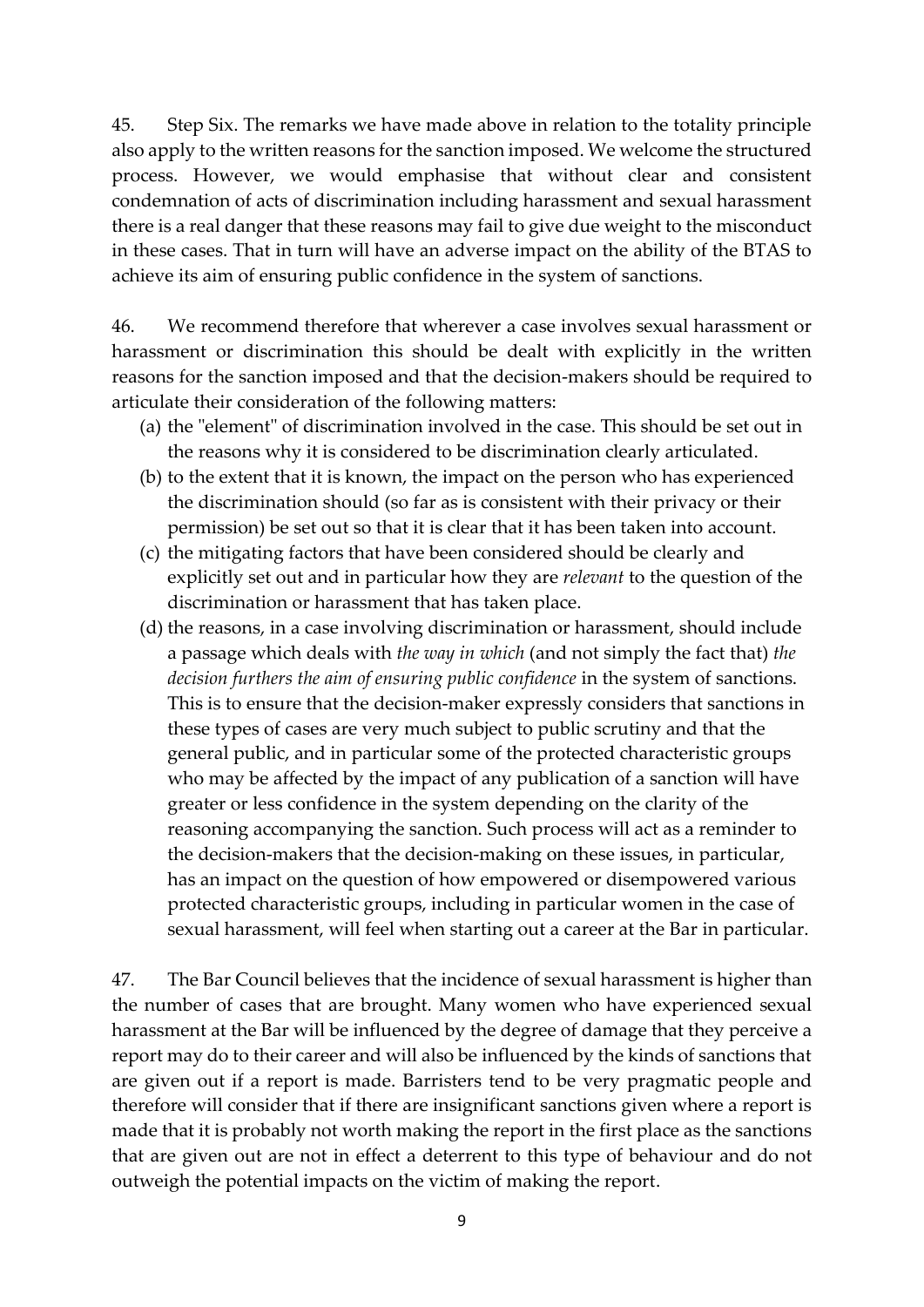48. It is therefore very important that decision-makers particularly in relation to the process of expressing their reasons are encouraged to be explicit about how they have balanced the discriminatory/harassment factors in their decision. We have already recommended that any guidance must be accompanied by real and effective training for panel members who sit on cases involving discrimination or harassment. We believe this approach is likely to result in more consistent outcomes.

## **Question 11 – Are there any adaptations to the approach you consider should be made?**

49. We have set out above our suggestions for adaptations to the approach that should be made and in particular have expanded, in some detail, on the question of how written reasons for the sanction should be set out. We have sought to explain why it is worth BTAS putting additional thought into how reasons could be structured so as to ensure that the decision-makers' attention both at the point of making the decision but also at the point of expressing it, can be focused on the questions of harassment and discrimination and their real impact on the person subjected to it (and on public confidence in the system of penalties).

## **Question 12 – If you disagree with the structured approach outlined above, what approach to imposing sanctions do you consider decision-makers should take?**

50. We have set out the (minor) disagreement with the approach outlined above. However, with slight modifications we believe that this could be a very successful approach to imposing sanctions.

## **MISCONDUCT GROUPS**

## **Question 13 – Should misconduct involving violence, in the absence of a criminal conviction, be included in Behaviour towards others or a separate Group?**

51. We agree that misconduct involving violence in the absence of a criminal offence should be included in the behaviour towards others category. This is because in relation to harassment and sexual harassment cases in particular there may well be no criminal conviction and including it in the behaviour towards other category would enable all categories of harassment (which form a continuum) to be covered by this category.

## **Question 14 – Do you agree with the concept of creating Groups of types of misconduct?**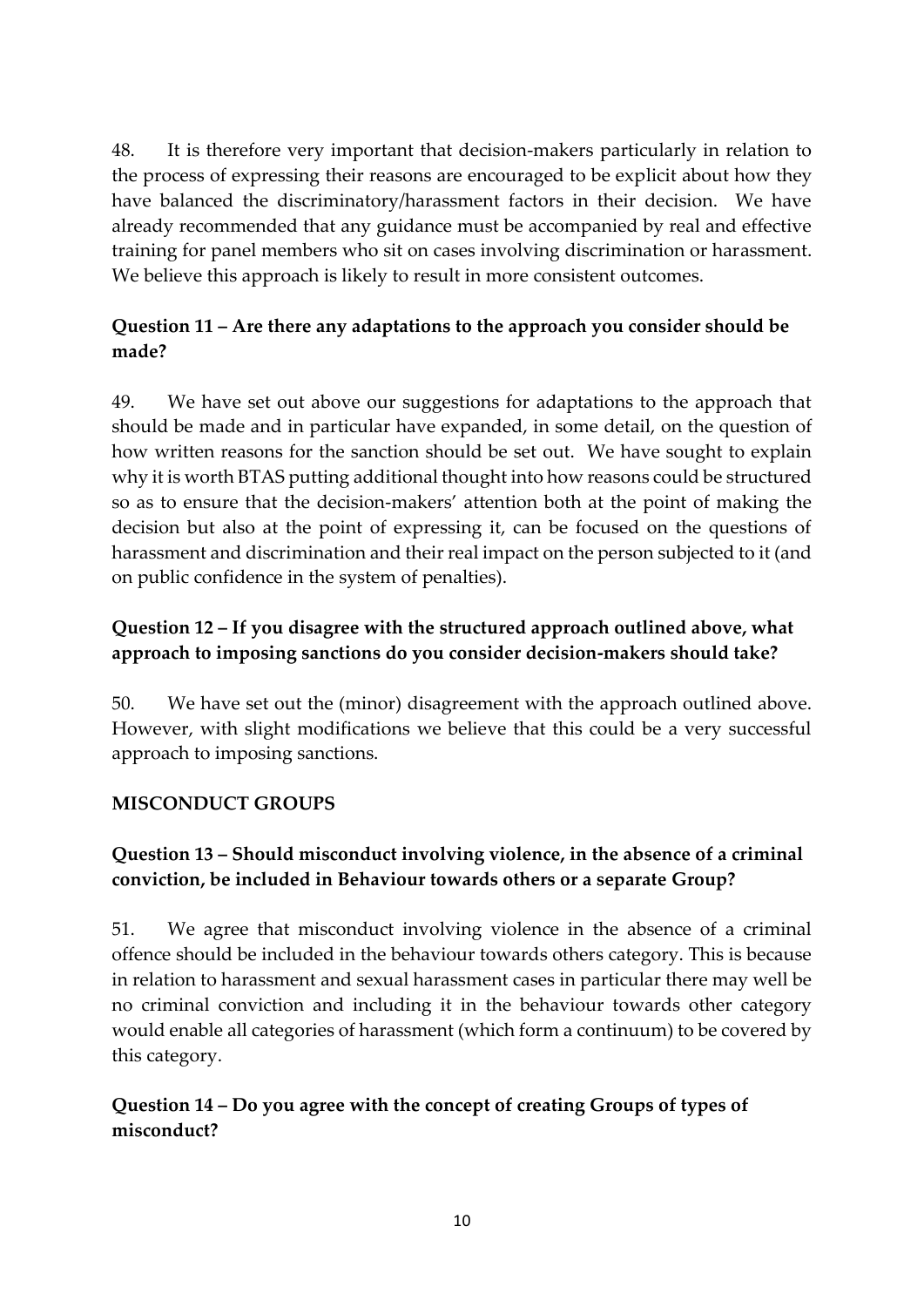52. We agree with the concept of creating groups of types of misconduct. We think that this raises however difficult decisions that may need to be made over which offences are charged. We have already referred to the question of whether an offence involving "a discriminatory element" should be treated as an offence with either a factor that increases its culpability or as an offence which involves an aggravating factor, so labelled.

53. There is, of course, another question that precedes all of this which is the degree to which the "discriminatory element" of a piece of misconduct is charged as a separate offence or is simply left to be dealt with by way of an element of an otherwise nondiscriminatory offence.

54. A simpler way of dealing with this issue would be to ensure that where there is a more than minor or trivial discriminatory element in an offence including cases of harassment that an offence involving discrimination is to be charged.

55. We recognise that there may be some cases in which it might be felt that doing this would result in a chilling effect on the conviction rate as panels might be reluctant to make a finding of discrimination in some types of cases. However, we consider that the panels' equality training should ensure that such cases are (a) very rare and (b) treated proportionately in relation to the seriousness of the aim of eradicating discrimination at the Bar.

# **Question 15 – Do you agree with the proposed Groups outlined above?**

56. In broad terms we agree with the proposed groups outlined in the consultation paper. It is useful to have a group focussing on social media related misconduct because this type of misconduct has increased in prevalence in recent years.

## **Question 16 – Do you have any suggestions for amendments to the titles of the Groups and/or the intended coverage of each?**

57. We do not at this stage have any suggestion for amendments to the titles of the group other than the scope of the Financial matters Group seems a little unclear, in the absence of dishonesty. Could it be clarified?

58. In terms of coverage, we would suggest adding, "Behaving in a way that diminishes the trust and confidence the public places in the profession." to the bulleted list of range of contexts in the social media group at annex 7 (p.59). This reflects the relationship to Core Duty 5 in the BSB Handbook.

# **Question 17 – Do you agree with the concept of including the Guidance bands for sanctions within the ranges?**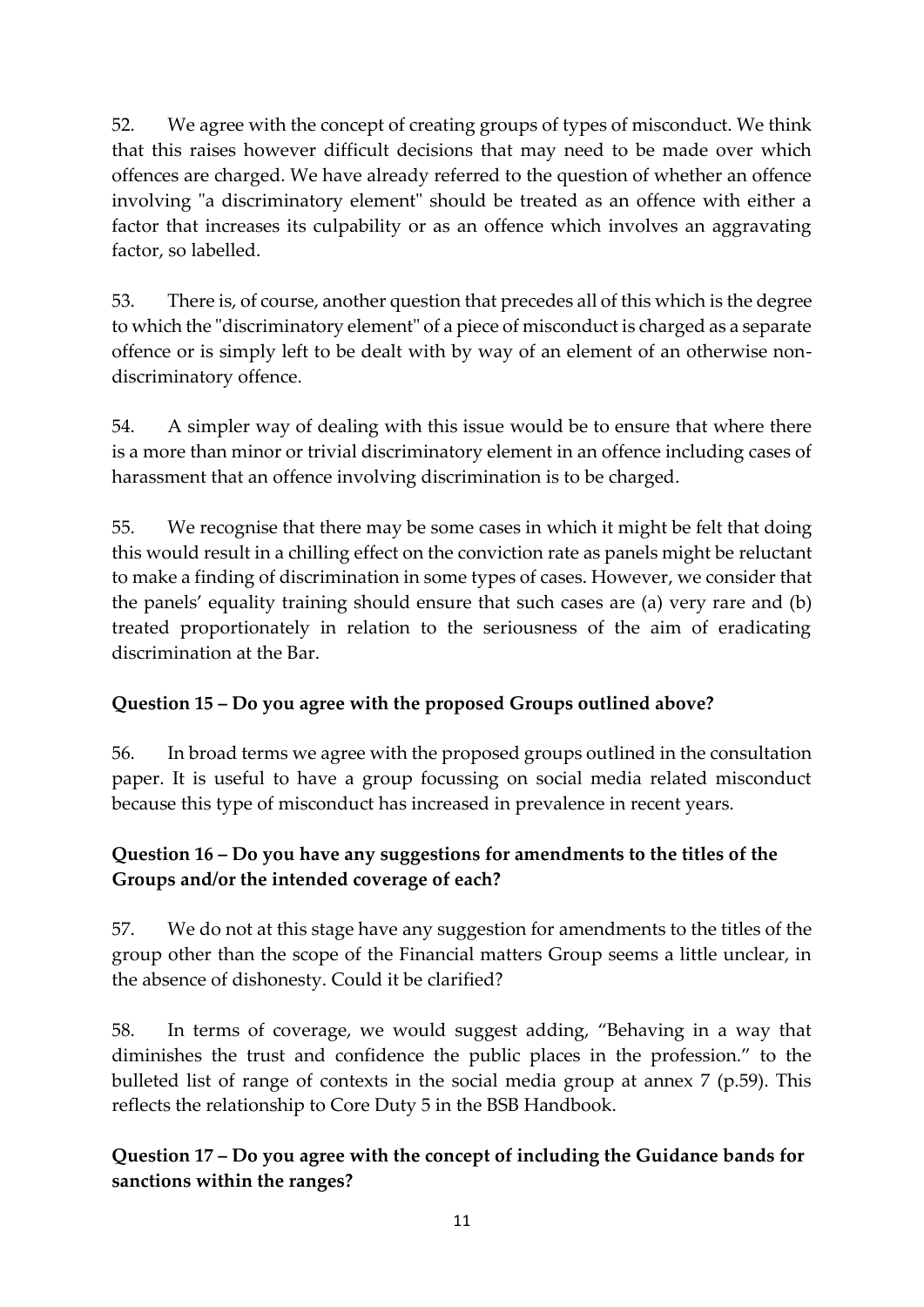59. In broad terms we agree with the concept of including the guidance bands for sanctions within the ranges.

## **Question 18 – Do you agree with proposed descriptors for the lower, middle, and upper bands for each range?**

60. We recognise that the descriptors reflect a standard risk matrix. However, we consider that in the absence of greater clarity over the questions of culpability and harm, as outlined above, these descriptors are less effective than they might be. In particular, we consider that the welcome move to provide more guidance as to where in the ranges the sanctions should be pitched, should also include specific guidance on cases involving sexual harassment and harassment in particular, but also cases of discrimination.

61. In essence, the ranges are based on relatively subjective matters and in that context, in cases involving sexual harassment and harassment and indeed all forms of discrimination, further specific guidance should be given as to where kinds of cases should fall.

62. In relation to paragraph 69 of the consultation paper, clarity is very important concerning the distinction between culpability factors and those factors which constitute mitigation.

63. We consider that the proposed descriptors for each band range require some modification and or further explicit guidance in cases involving harassment/sexual harassment/discrimination.

## **Question 19 – Do you agree with the range for each of the Groups (see paragraphs 79-86)?**

64. Subject to the views expressed below we agree with the range for each of the groups. See in particular paragraph 75 below. The Bar Council notes that in relation to use of social media and other forms of digital communications, cases involving discrimination and harassment would attract a higher range of sanction. We welcome this clarity.

## *CPD orders and restriction on practice.*

65. We note the intention to have further consultation on the approach to the sanctions of continuing professional development orders and restrictions on practice. The Bar Council welcomes the future opportunity to address the questions of whether in the case of sexual harassment/harassment /discrimination, such orders or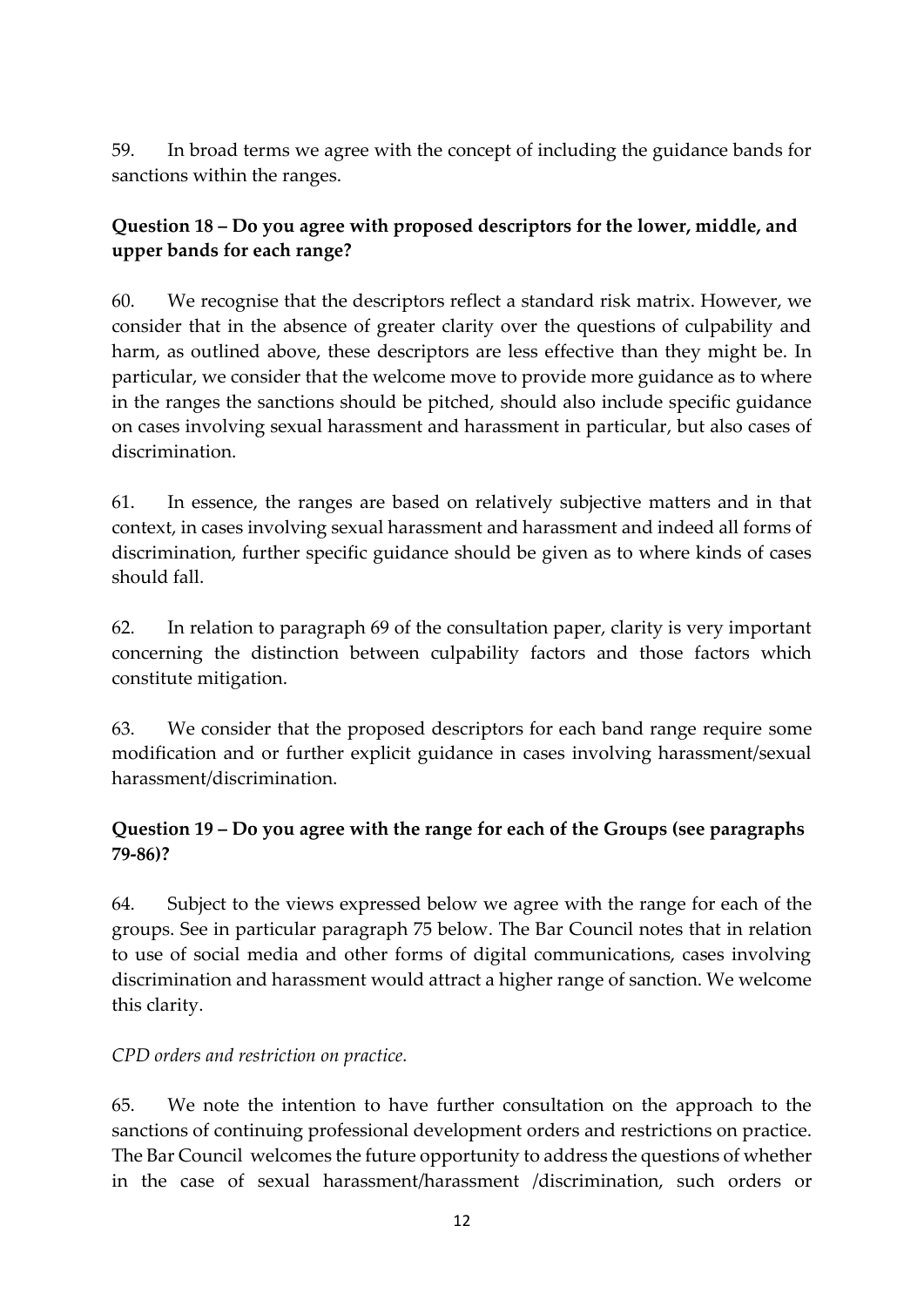restrictions should be used to ensure that the respondent on re-entering practice has sufficient practical guidance in order to be able to avoid future incidents of discrimination.

## **Question 20 – Do you agree with the specific culpability and harm factors included for each Group? Are there any additional factors that should be included?**

66. This deals with Annexes 4-6. Subject to the comments below we agree with the specific culpability and harm factors included for these groups and have commented on the additional factors that should be included.

67. The seriousness factors mentioned on page 50 may require either further guidance or better definition. Obviously, there is some overlap between concepts such as abuse of trust etc. and misconduct directed at a person in a vulnerable situation or place in relation. However, there is a specific mischief which needs to be addressed: the position of those protected characteristic group members starting out at the Bar. We recommend that either generally or in relation to discrimination sexual harassment and harassment cases, this mischief should be singled out as a specific factor of seriousness.

68. Under the heading of harm, we consider that there should be reference to injury to feelings as well as the references to impact on mental health and well-being of those affected by the misconduct. This would have the effect of recognising injury to feeling as a significant component of the harm that almost all persons who have been subjected to sexual harassment at whatever level of experience (as it is in civil cases, including those relating to the workplace).

69. In relation to aggravating factors, we consider that one factor which ought to be included is where the perpetrator has engaged in discrimination on the basis of multiple characteristics as part of the sexual harassment. Thus, if sexual harassment occurs but there is also an element of racial harassment involved in the sexual harassment itself this should be considered as an aggravating feature. The same, of course, would apply where other protected characteristics are concerned.

70. The concept of harassment under the Equality Act 2010 also includes, effectively, a prohibition on victimising someone because they have refused to engage in activities of a sexual nature (see section 26 (3)). We consider that this should either be made clearly a species of sexual misconduct or be included as an aggravating factor in and of itself. It will deal with the situation in which one has engaged in unwanted conduct of a sexual nature (and which would constitute harassment) and because of the other person's rejection of (or submission to) the conduct, the perpetrator treats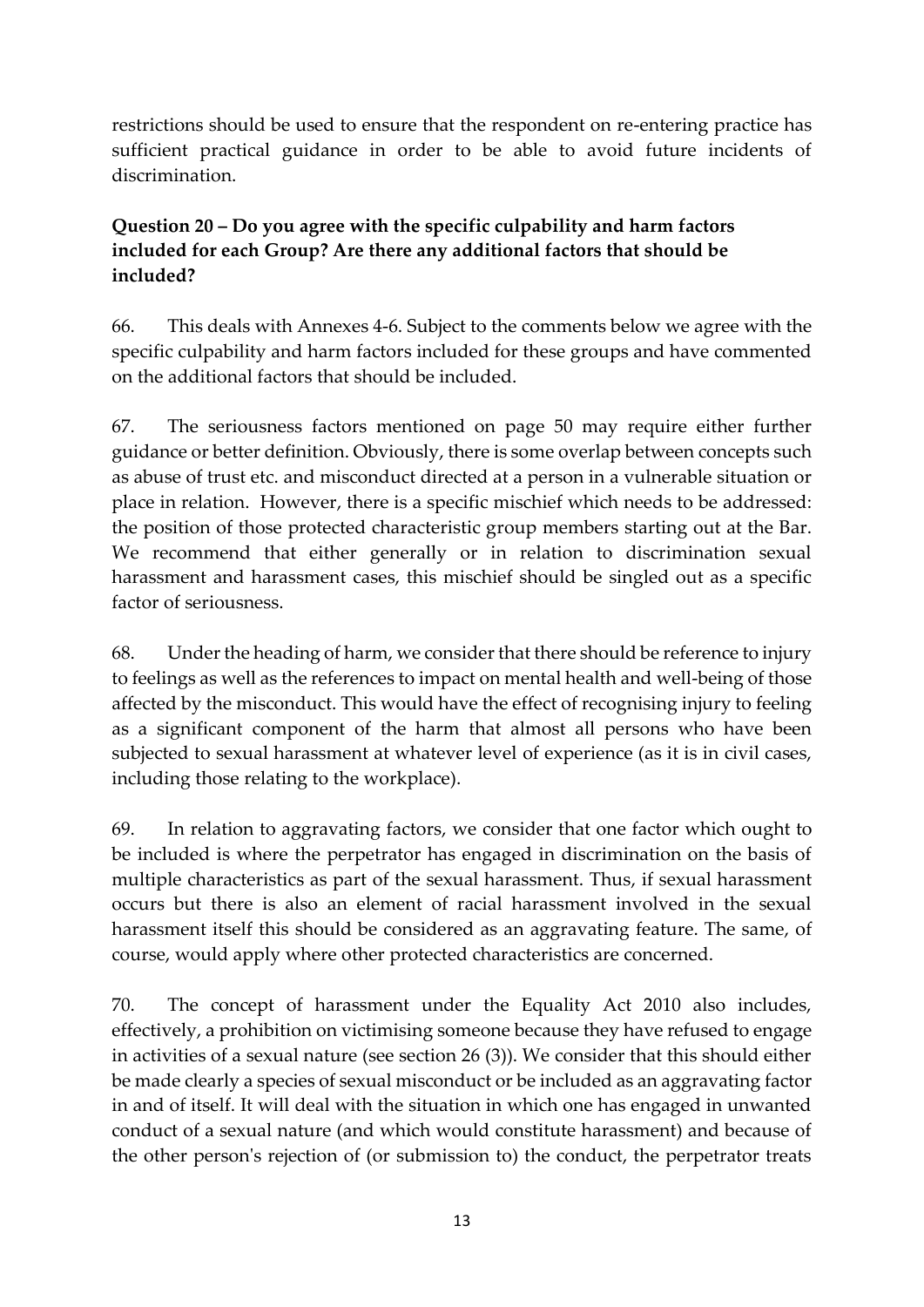them less favourably than they would treat them if they had not rejected or submitted to the conduct.

71. We consider that victimisation of the person who has either submitted to or rejected such conduct should be regarded as an explicit aggravating feature of the case.

72. Within the Misconduct of a sexual nature Group, the Bar Council recommends that consideration should be given to adding 'conduct committed within a professional setting' to the list of culpability factors.

73. We have some concerns about the way in which mitigating factors are expressed. An "immediate apology" could be seen as a purely formalistic matter. We consider that it is important that panels when considering this feature should be directed to assess how genuine such an apology is. One aspect of harassment, and particularly sexual harassment, which renders it difficult for the person experiencing it, is the way in which a perpetrator can distance themselves from their own actions either by referring to the conduct as "banter" or by doing something and then immediately apologising. It is very important therefore that the question of any apology be properly scrutinised to see whether it has any mitigating impact at all in this area.

74. We do not consider that "isolated incident of short duration with low risk of repetition" should properly be seen as a mitigating factor. It may be a factor which it is appropriate to take into account in determining the degree of initial culpability. But we consider that it is quite wrong for it to be considered in the context of mitigation. Neither should it be seen as a factor which mitigates in terms of the situation of the respondent to the case. We consider that this would send entirely the wrong message to the general public about how the Profession and the Regulator regards incidences of sexual harassment which can have a devastating effect on the confidence of the person who is subjected to them in the context in particular of professional relationships between barristers in Chambers, even in one-off cases. There is also a risk that conduct may be wrongly categorised as "one-off" in relation to a particular complainant, when in fact the conduct may be repeated in relation to multiple complainants who have not yet come forward or have decided not to report it. Evidence of this factor would seem to be difficult to obtain, either way.

75. In addition, the question of whether there is a low risk of repetition is not immediately apparent as a mitigating factor. Instead we consider that the reasons why there is a low risk of repetition need properly to be assessed before it can be said to be a "mitigating" factor. We again consider this as a matter that might properly be considered in relation to culpability (where again it would need to be assessed in terms of the reason why there is a low risk of repetition) but we consider that it is not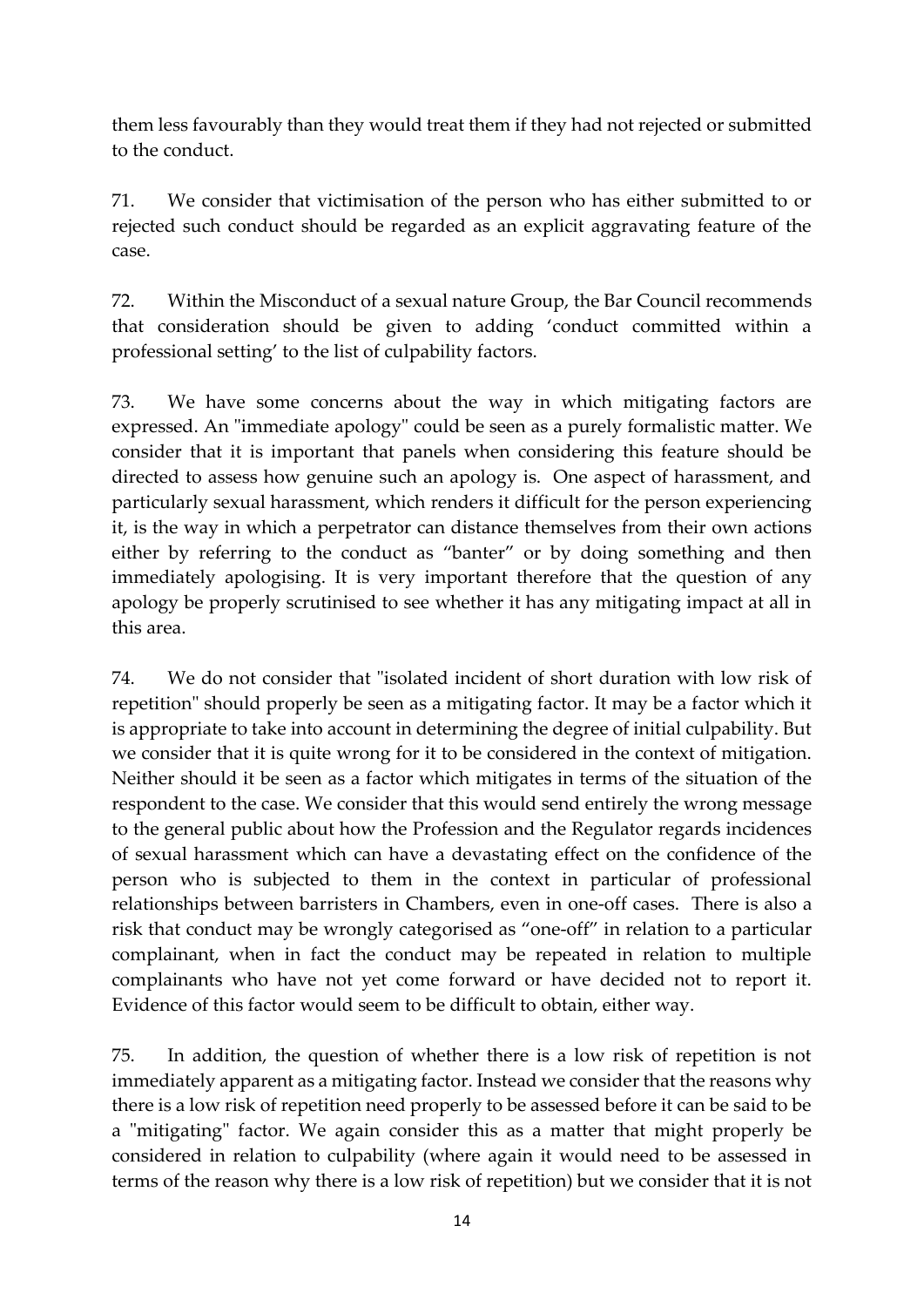appropriate to consider it as a specific mitigating factor over and above mitigating factors which apply generally to offences which we consider to be entirely sufficient.

76. We therefore consider that it should be made clear that these mitigating factors (page 51) will be subject to a high degree of scrutiny.

77. We note that at Step Six (page 51–52) there is intended to be further guidance on the giving of reasons. We refer to our earlier remarks on the giving of reasons in the context of discrimination, harassment and sexual harassment.

78. Under Annex Five we note that non-sexual harassment appears to be intended to cover "unwanted behaviour that is offensive or makes the recipient feel intimidated degraded and/or humiliated." We consider that it would be more appropriate to have something more akin to the Equality Act 2010 definition of harassment in this place. As a misconduct group, we consider that it ought to cover a broad spectrum of behaviour, whereas the behaviour indicated Annex Five would involve a panel finding that the recipient felt intimidated degraded and/or humiliated.

79. We consider that the disciplinary scheme ought at least to mirror the civil legislation in this area, so as to be able to capture discrimination and non-sexual harassment behaviour properly and in a way that the general public would expect.

80. In Annex Six, we note under the culpability factors that discriminatory motivation is taken into account. If a person carries out an act of misconduct for a discriminatory motive it is a very clear case of an act of discrimination. We do not consider that it is appropriate to include discriminatory motivation as simply a culpability factor (not even an aggravating factor), in relation to behaviour towards others. If this category is used to cover non-sexual harassment and discrimination it should include under the category of harm, injury to feelings as we have previously.

81. We note that in the aggravating and mitigating factors in relation to this category, the mitigating factors include matters that could be better articulated in relation to Annex Four and Annex Five. Some of these would need considerably more guidance to be effective in relation to cases involving harassment or discrimination. However, the concept of "isolated incident in difficult or unusual circumstances" perhaps introduces a sufficient connection between the circumstances of the perpetrator and the fact that the event is "isolated" and therefore could more properly be regarded as a mitigating factor.

82. Under mitigating factors on page 57 is listed "no evidence that the behaviour may be repeated" if this category is to be used for non-sexual harassment and discrimination cases that fall below the level of seriousness for which separate category is to be used then it would be advisable to strengthen this mitigating factor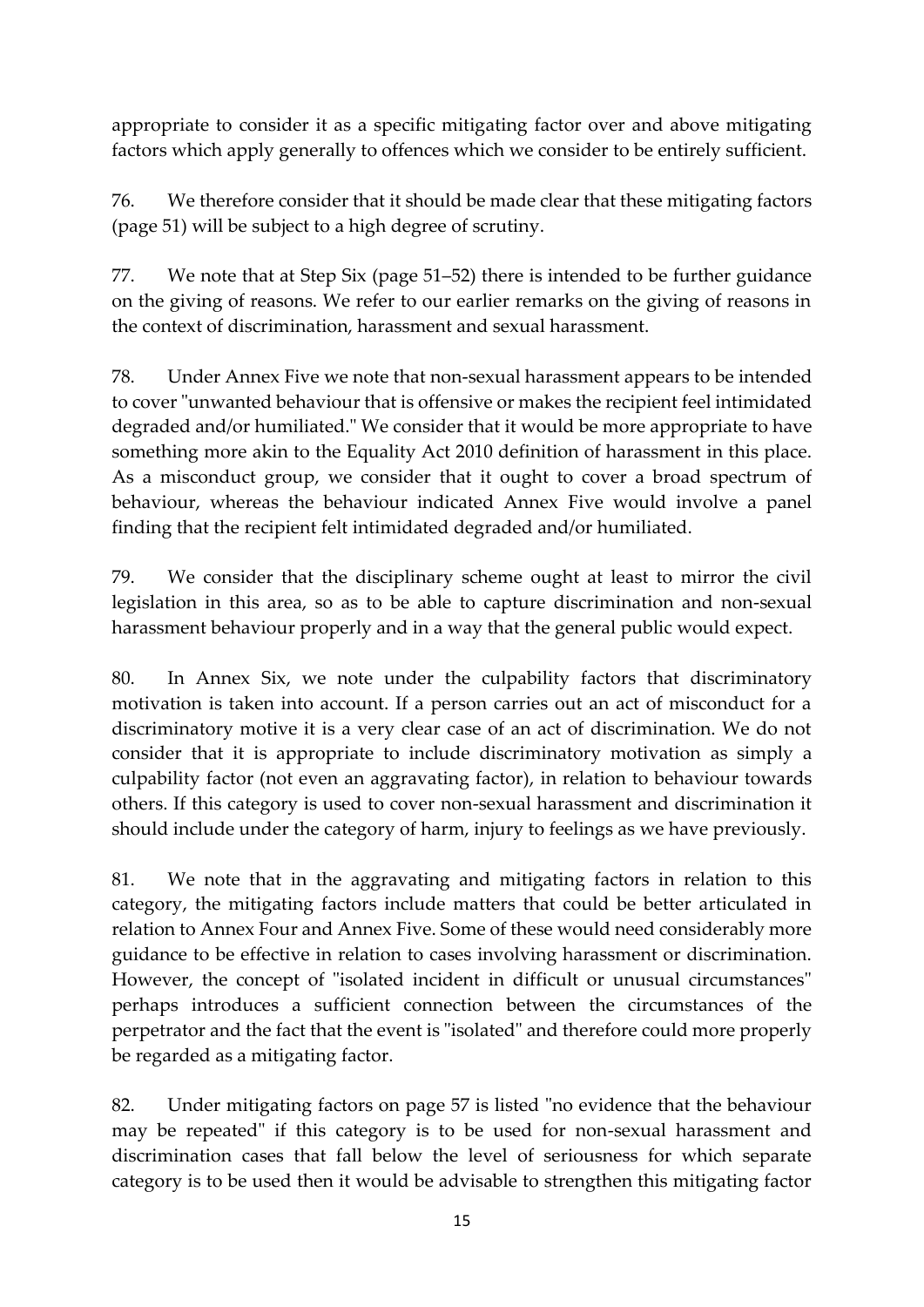so that it requires some evidence of the reasons why the behaviour will not be repeated in the future before it can be considered as a mitigating factor.

83. Within the social media group at Annex 7 we suggest the addition to the penultimate harm of "intrusion into another's private life" on the list of harms at step 2, of the following text, in italics; "intrusion into another's private life…. *and the level of seriousness of the intrusion.*" This reflects that there may be very different levels of breach of privacy.

## **Question 21 – Do you agree with the specific aggravating and mitigating factors included for each Group? Are there any additional factors that should be included?**

84. We have set out above why it is that we do not agree with specific aggravating and mitigating factors being included for each of the groups that might potentially involve discrimination or harassment. We have also indicated additional factors that could be included and have recommended that clear guidance be given to panels on how, in the cases of discrimination harassment and sexual harassment, these factors should be applied.

85. We agree with Behind the Gown in their response which suggests that 'Behaviour resulted in a criminal conviction or court order' listed as an aggravating factor within the Misconduct of a sexual nature Group should not apply to instances of sexual assault or sexual harassment. Whether or not a victim chooses to go to the police to report sexual assault or harassment should not elevate the seriousness of the sanction. To do so would mean that two similar instances of sexual assault are sanctioned differently simply because one victim reported the matter to the Police and the other did not. This means that one sanction is more serious than the other, yet the harm caused to each victim might be the same. There are many reasons why a victim does not report the misconduct which amounts to a criminal offence, and this should not be a factor reflected in a lesser sanction.

86. In terms of the social media group at Annex 7, we consider that the following should be added as a mitigating factor; "The public interest in freedom of expression and the right to receive and impart information, including whether the material highlighted is a matter of public interest." This takes into account Article 10 of the European Convention on Human Rights. As such matters may be highly complex, sensitive and contentious, specific guidance should address how such matters should be approached and the balancing of competing rights.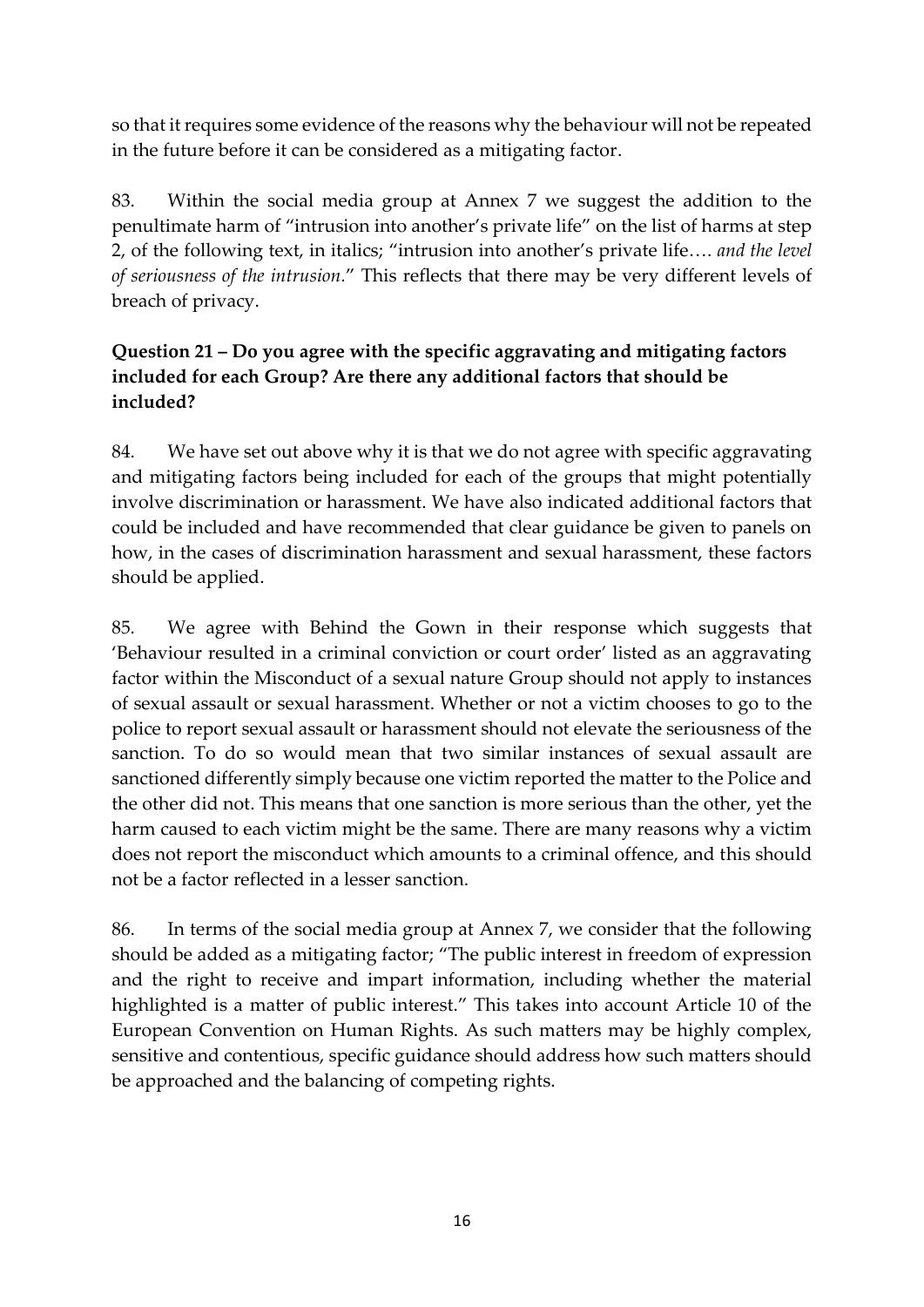## **Question 22 – Do you agree with where the lower, middle, and upper bands for the ranges have been pitched for each Group? Do you consider any adjustments should be made to the bands? Please give reasons.**

87. In broad terms we agree with where the lower middle and upper bands for ranges have been pitched for each group. We have indicated the further guidance that we consider would be necessary in order to make these types of bands workable and effective in the case of sexual harassment, harassment and discrimination cases. We do not consider that adjustments should be made to the bands as such, but we do consider that specific guidance is essential for panels who are seeking to apply the bands, given their current descriptors.

## **EQUALITY IMPACTS**

88. We consider that the preliminary equality impact assessment that has been carried out may have failed to consider all of the requirements of section 149 of the Equality Act 2010. If BTAS is applying the requirements of s. 149 then it should also be considering not just the impact on those who may be made the subject of disciplinary sanctions, but also the impact on those members of the Bar who have particular protected characteristics in relation to their likelihood of experiencing the kinds of discrimination and harassment that the proposal seeks to assist in eliminating. There also does not appear to have been a preliminary impact assessment conducted in relation to the way in which these proposals may affect relations between various protected characteristic groups and in particular how these proposals may impact on the confidence of the various protected characteristic groups in wider society.

89. In conducting further equality impact assessment work on these proposals we consider that it is important that the full terms of s.149 be taken into account and that evidence be gathered which will indicate the potential impact on all aspects of that duty and the protected characteristic groups that are covered by it. Thus, whilst the number of cases decided by BTAS panels in the last three years may be very small, there is clear evidence that the way in which sentencing has been carried out has had a detrimental impact on the confidence of sectors of the general public, and in particular women, on the seriousness with which these matters are taken by the Profession and the Regulator.

90. Due regard should be had to the need for these proposals to ensure equality of opportunity for the various protected characteristic groups at the Bar and in terms of public confidence in the Bar. Consideration should be given to exactly how these proposals ought to provide support to members of protected characteristics groups whose needs are different to those of other groups. An example of this specific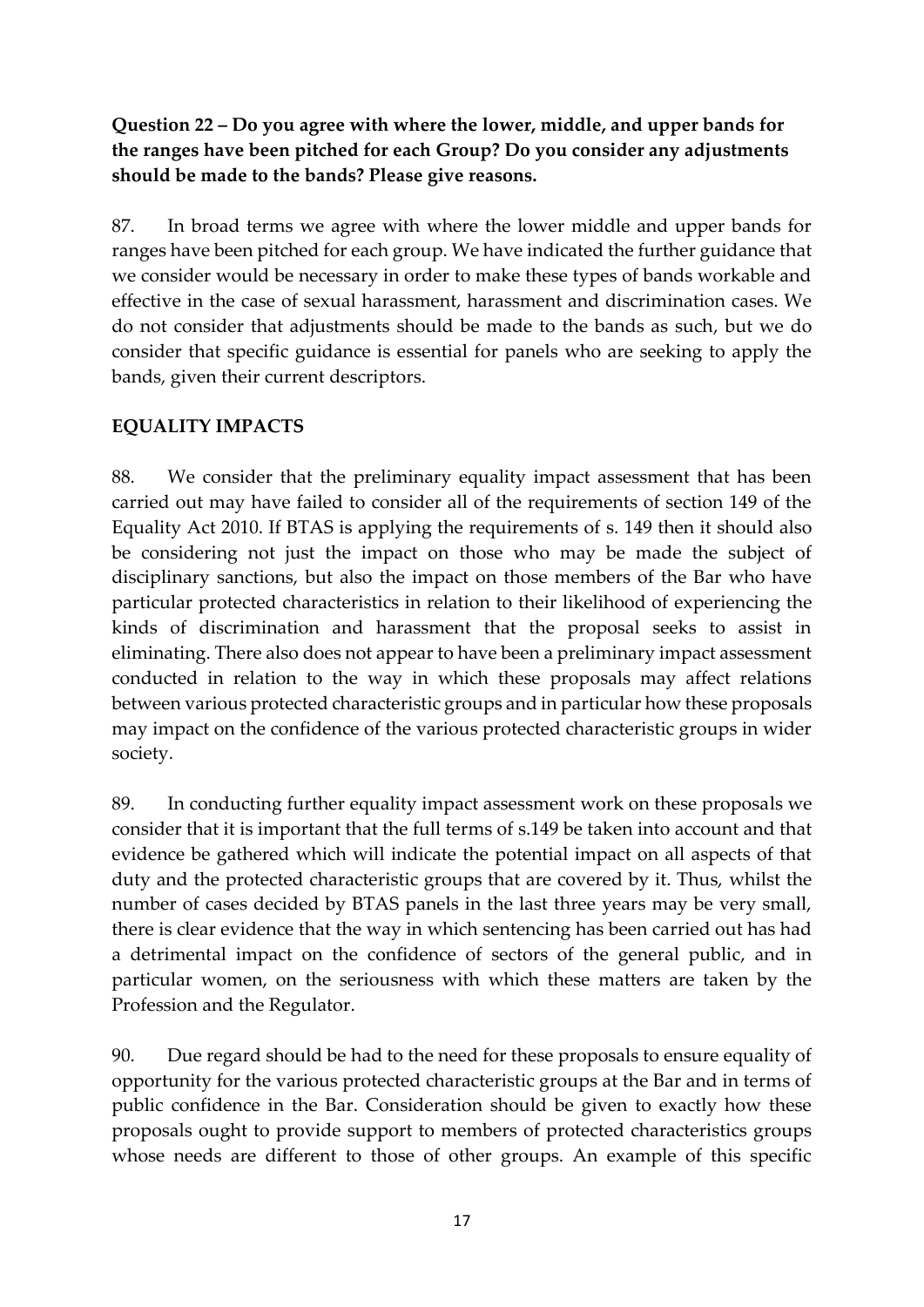consideration would be how these proposals will impact on female pupils at the Bar and the effect that the way in which sanctions are approached will have.

91. As we have said, in the context of the guidance, the understanding of those administering the system of penalties of the position and needs of the various protected characteristic groups who are supposed to be supported by the system of penalties for discrimination, harassment and sexual harassment is an important factor. This can only be partially achieved by providing guidance.

92. Experience of the Employment Tribunals suggests that training is a vital component for those who are to administer guidance on penalties in these types of cases. The training which the HMCTS has adopted goes well beyond training on the letter of guidance and extends to trying to convey an understanding of the lived experience of various protected characteristic groups. Due consideration should be given to whether any guidance ought to be accompanied by such training for those panellists who are to be asked to take on this category of disciplinary cases.

## **Question 23 – Do you consider that the equality impacts rehearsed above provide a basis for departing from any of the proposals in this paper?**

93. We do not consider that the equality impact assessment conducted in the consultation paper provides a basis for departing from any of the proposals in the paper. However, we do consider that it will be necessary to consider further the impacts on the different protected characteristic groups in more detail and in respect of potential impacts on complainants before the second round of consultation.

## **Question 24 – Are there any other equality issues BTAS should take into account when developing further the contents of the Sanctions Guidance?**

94. There are other equality issues that BTAS should take into account when developing further the contents of the sanctions guidance. These are as follows:

- (a) the need for explicit and specific guidance on sexual misconduct cases and the factors involved in sexual misconduct cases for panels;
- (b) the need for training, including awareness training, for the members of the panels (as part of training on the guidance mentioned above);
- (c) the impact on the protected characteristic groups in wider society and not simply at the Bar of the proposed sanctions;
- (d) the degree to which the calibration of sanctions can aid or inhibit good relations between members of different protected characteristic groups both at the Bar and in wider society;
- (e) guidance in relation to the impact of use of social media;
- (f) that non-sexual harassment and discrimination can include failure to make reasonable adjustments for disabled persons; consideration should be given to